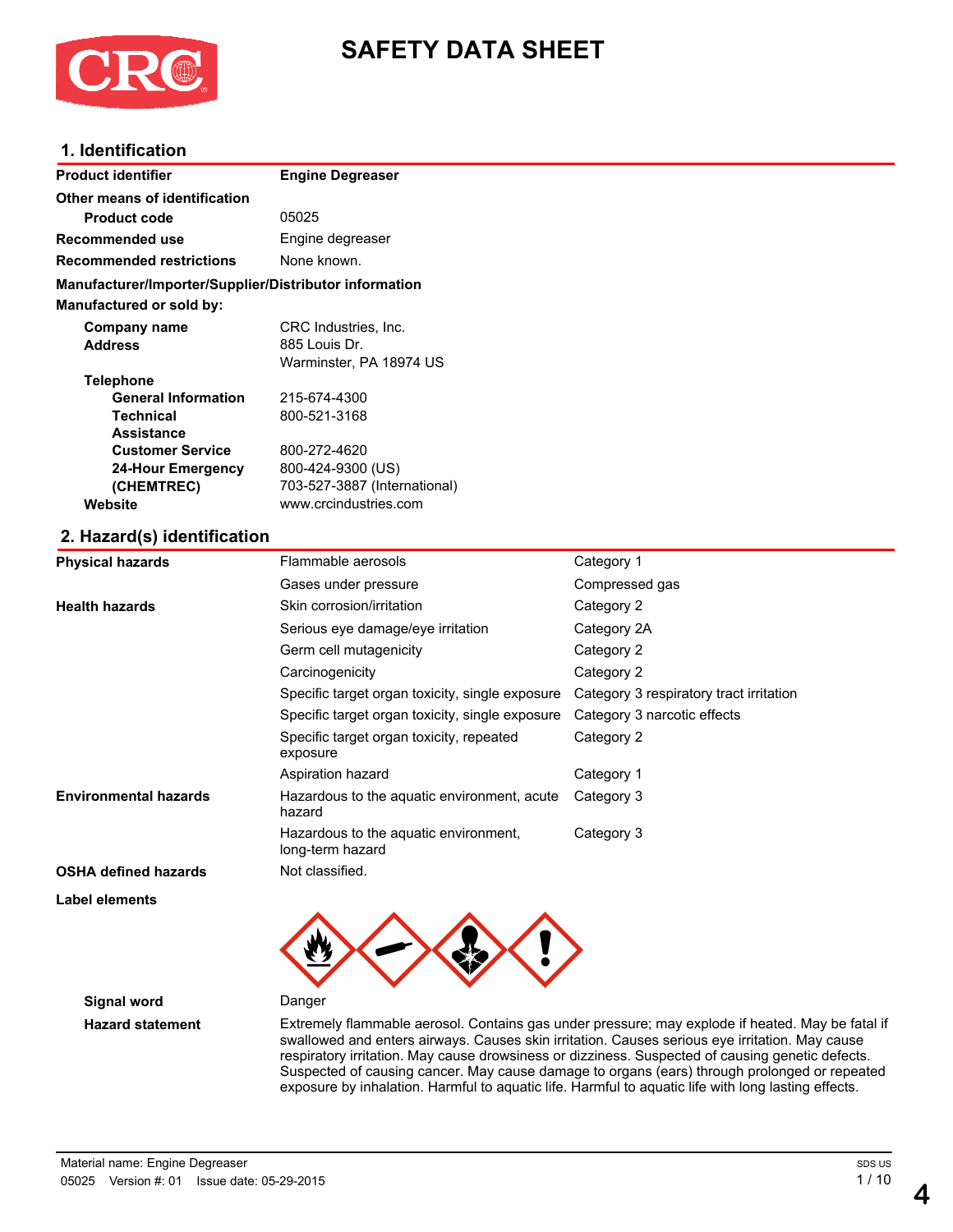| <b>Precautionary statement</b>               |                                                                                                                                                                                                                                                                                                                                                                                                                                                                                                                                                                                                                                                                                                                                                                                                                                                                                                                                                                            |
|----------------------------------------------|----------------------------------------------------------------------------------------------------------------------------------------------------------------------------------------------------------------------------------------------------------------------------------------------------------------------------------------------------------------------------------------------------------------------------------------------------------------------------------------------------------------------------------------------------------------------------------------------------------------------------------------------------------------------------------------------------------------------------------------------------------------------------------------------------------------------------------------------------------------------------------------------------------------------------------------------------------------------------|
| <b>Prevention</b>                            | Obtain special instructions before use. Do not handle until all safety precautions have been read<br>and understood. Keep away from heat/sparks/open flames/hot surfaces. - No smoking. Do not<br>spray on an open flame or other ignition source. Do not apply while equipment is energized.<br>Pressurized container: Do not pierce or burn, even after use. Extinguish all flames, pilot lights<br>and heaters. Vapors will accumulate readily and may ignite. Use only with adequate ventilation;<br>maintain ventilation during use and until all vapors are gone. Open doors and windows or use<br>other means to ensure a fresh air supply during use and while product is drying. If you experience<br>any symptoms listed on this label, increase ventilation or leave the area. Do not breathe mist or<br>vapor. Wash thoroughly after handling. Wear protective gloves/protective clothing/eye<br>protection/face protection. Avoid release to the environment. |
| <b>Response</b>                              | If swallowed: Immediately call a poison center/doctor. Do NOT induce vomiting. If on skin: Wash<br>with plenty of water. If skin irritation occurs: Get medical attention. Take off contaminated clothing<br>and wash before reuse. If inhaled: Remove person to fresh air and keep comfortable for<br>breathing. Call a poison center/doctor if you feel unwell. If in eyes: Rinse cautiously with water for<br>several minutes. Remove contact lenses, if present and easy to do. Continue rinsing. If eye<br>irritation persists: Get medical attention. If exposed or concerned: Get medical advice/attention.                                                                                                                                                                                                                                                                                                                                                         |
| <b>Storage</b>                               | Store in a well-ventilated place. Store locked up. Protect from sunlight. Do not expose to<br>temperatures exceeding 50°C/122°F. Exposure to high temperature may cause can to burst.                                                                                                                                                                                                                                                                                                                                                                                                                                                                                                                                                                                                                                                                                                                                                                                      |
| <b>Disposal</b>                              | Dispose of contents/container in accordance with local/regional/national regulations.                                                                                                                                                                                                                                                                                                                                                                                                                                                                                                                                                                                                                                                                                                                                                                                                                                                                                      |
| Hazard(s) not otherwise<br>classified (HNOC) | None known.                                                                                                                                                                                                                                                                                                                                                                                                                                                                                                                                                                                                                                                                                                                                                                                                                                                                                                                                                                |

# **Supplemental information**

2.79% of the mixture consists of component(s) of unknown acute hazards to the aquatic environment.

# **3. Composition/information on ingredients**

| <b>Mixtures</b>                   |                          |                   |            |
|-----------------------------------|--------------------------|-------------------|------------|
| <b>Chemical name</b>              | Common name and synonyms | <b>CAS number</b> | %          |
| Diesel Fuel No. 2                 |                          | 68476-34-6        | $70 - 80$  |
| Xylene                            |                          | 1330-20-7         | $10 - 20$  |
| Ethoxylated nonylphenol, branched |                          | 68412-54-4        | $5 - 10$   |
| Carbon dioxide                    |                          | 124-38-9          | $1 - 3$    |
| Ethylbenzene                      |                          | 100-41-4          | $1 - 3$    |
| Naphthalene                       |                          | $91 - 20 - 3$     | ${}_{0.2}$ |

Specific chemical identity and/or percentage of composition has been withheld as a trade secret.

#### **4. First-aid measures**

| <b>Inhalation</b>                                                            | Remove victim to fresh air and keep at rest in a position comfortable for breathing. Call a POISON<br>CENTER or doctor/physician if you feel unwell.                                                                                                                                                                                                              |
|------------------------------------------------------------------------------|-------------------------------------------------------------------------------------------------------------------------------------------------------------------------------------------------------------------------------------------------------------------------------------------------------------------------------------------------------------------|
| <b>Skin contact</b>                                                          | Remove contaminated clothing. Rinse skin with water/shower. If skin irritation occurs: Get medical<br>advice/attention. Wash contaminated clothing before reuse.                                                                                                                                                                                                  |
| Eye contact                                                                  | Immediately flush eyes with plenty of water for at least 15 minutes. Remove contact lenses, if<br>present and easy to do. Continue rinsing. Get medical attention if irritation develops and persists.                                                                                                                                                            |
| Ingestion                                                                    | Call a physician or poison control center immediately. Rinse mouth. Do not induce vomiting. If<br>vomiting occurs, keep head low so that stomach content doesn't get into the lungs.                                                                                                                                                                              |
| <b>Most important</b><br>symptoms/effects, acute and<br>delayed              | May cause drowsiness and dizziness. Headache. Nausea, vomiting. Aspiration may cause<br>pulmonary edema and pneumonitis. Severe eye irritation. Symptoms may include stinging, tearing,<br>redness, swelling, and blurred vision. May cause respiratory irritation. Skin irritation. May cause<br>redness and pain. Prolonged exposure may cause chronic effects. |
| Indication of immediate<br>medical attention and special<br>treatment needed | Provide general supportive measures and treat symptomatically. Keep victim under observation.<br>Symptoms may be delayed.                                                                                                                                                                                                                                         |
| <b>General information</b>                                                   | IF exposed or concerned: Get medical advice/attention. Ensure that medical personnel are aware<br>of the material(s) involved, and take precautions to protect themselves. Show this safety data<br>sheet to the doctor in attendance.                                                                                                                            |

# **5. Fire-fighting measures**

| Suitable extinguishing media |  |  |  |  |  |
|------------------------------|--|--|--|--|--|
|------------------------------|--|--|--|--|--|

Alcohol resistant foam. Water fog. Dry chemical powder. Carbon dioxide (CO2).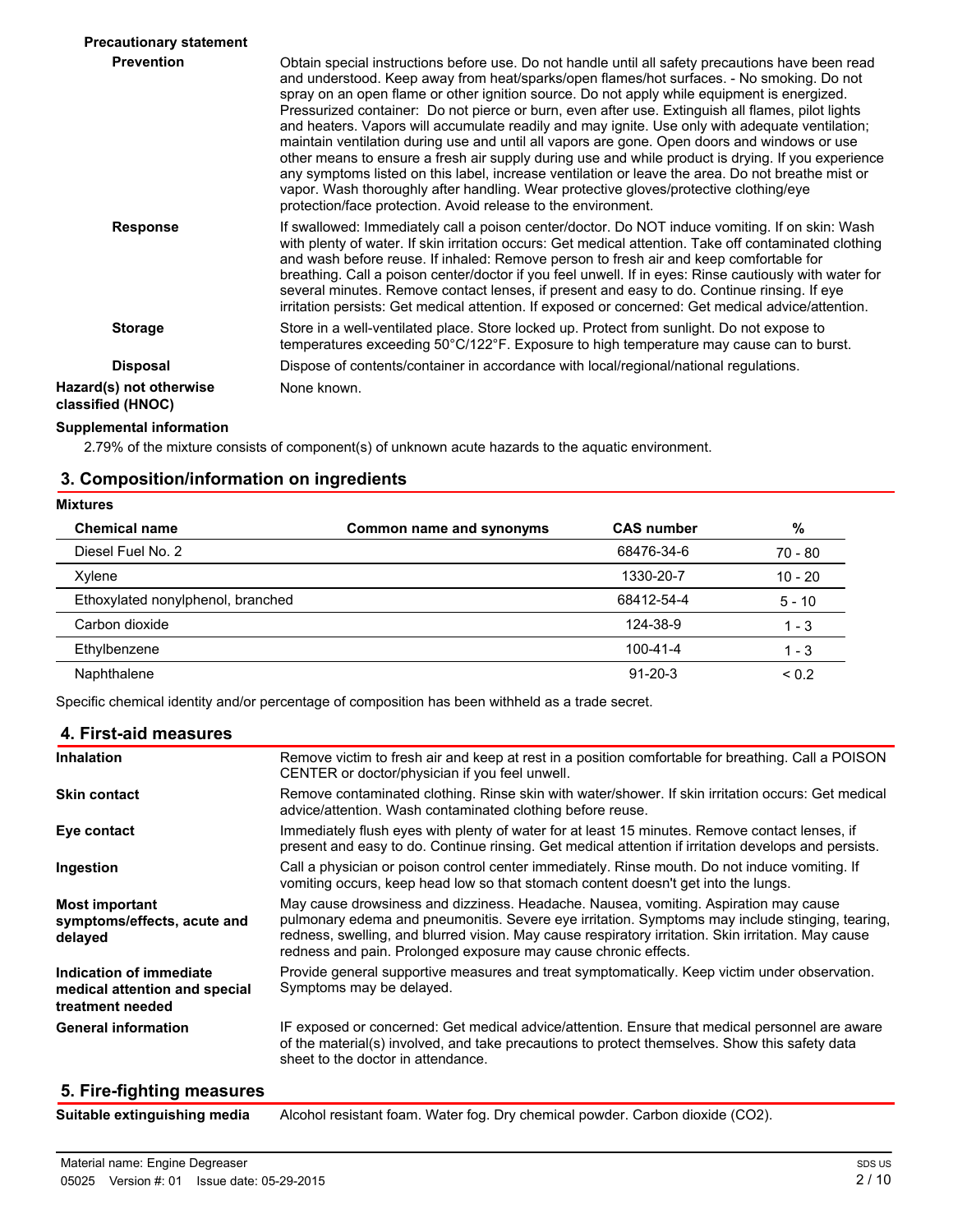| Do not use water jet as an extinguisher, as this will spread the fire.                                                                                                                   |
|------------------------------------------------------------------------------------------------------------------------------------------------------------------------------------------|
| Contents under pressure. Pressurized container may rupture when exposed to heat or flame.<br>During fire, gases hazardous to health may be formed.                                       |
| Firefighters must use standard protective equipment including flame retardant coat, helmet with<br>face shield, gloves, rubber boots, and in enclosed spaces, SCBA.                      |
| In case of fire: Stop leak if safe to do so. Move containers from fire area if you can do so without<br>risk. Containers should be cooled with water to prevent vapor pressure build up. |
| Extremely flammable aerosol. Contents under pressure. Pressurized container may rupture when<br>exposed to heat or flame.                                                                |
|                                                                                                                                                                                          |

# **6. Accidental release measures**

| Personal precautions,<br>protective equipment and<br>emergency procedures | Keep unnecessary personnel away. Keep people away from and upwind of spill/leak. Keep out of<br>low areas. Many vapors are heavier than air and will spread along ground and collect in low or<br>confined areas (sewers, basements, tanks). Wear appropriate protective equipment and clothing<br>during clean-up. Do not breathe mist or vapor. Emergency personnel need self-contained<br>breathing equipment. Do not touch damaged containers or spilled material unless wearing<br>appropriate protective clothing. Ventilate closed spaces before entering them. Local authorities<br>should be advised if significant spillages cannot be contained. For personal protection, see section<br>8 of the SDS. |
|---------------------------------------------------------------------------|-------------------------------------------------------------------------------------------------------------------------------------------------------------------------------------------------------------------------------------------------------------------------------------------------------------------------------------------------------------------------------------------------------------------------------------------------------------------------------------------------------------------------------------------------------------------------------------------------------------------------------------------------------------------------------------------------------------------|
| <b>Methods and materials for</b><br>containment and cleaning up           | Eliminate all ignition sources (no smoking, flares, sparks, or flames in immediate area). Keep<br>combustibles (wood, paper, oil, etc.) away from spilled material. This product is miscible in water.<br>Stop the flow of material, if this is without risk. Prevent product from entering drains. Wipe up with<br>absorbent material (e.g. cloth, fleece). Clean surface thoroughly to remove residual contamination.<br>For waste disposal, see section 13 of the SDS.                                                                                                                                                                                                                                         |
| <b>Environmental precautions</b>                                          | Avoid release to the environment. Prevent further leakage or spillage if safe to do so. Avoid<br>discharge into drains, water courses or onto the ground. Inform appropriate managerial or<br>supervisory personnel of all environmental releases.                                                                                                                                                                                                                                                                                                                                                                                                                                                                |
| 7. Handling and storage                                                   |                                                                                                                                                                                                                                                                                                                                                                                                                                                                                                                                                                                                                                                                                                                   |
| <b>Precautions for safe handling</b>                                      | Obtain special instructions before use. Do not handle until all safety precautions have been read                                                                                                                                                                                                                                                                                                                                                                                                                                                                                                                                                                                                                 |

and understood. Pressurized container: Do not pierce or burn, even after use. Do not use if spray button is missing or defective. Do not spray on a naked flame or any other incandescent material. Do not smoke while using or until sprayed surface is thoroughly dry. Do not cut, weld, solder, drill, grind, or expose containers to heat, flame, sparks, or other sources of ignition. Use caution around energized equipment. The metal container will conduct electricity if it contacts a live source. This may result in injury to the user from electrical shock and/or flash fire. Do not breathe mist or vapor. Avoid contact with eyes, skin, and clothing. Avoid prolonged exposure. Should be handled in closed systems, if possible. Use only in well-ventilated areas. Wear appropriate personal protective equipment. Wash hands thoroughly after handling. Observe good industrial hygiene practices. Avoid release to the environment. For product usage instructions, please see the product label. Level 3 Aerosol. Pressurized container. Protect from sunlight and do not expose to temperatures exceeding 50°C/122 °F. Do not puncture, incinerate or crush. Do not handle or store near an open flame, heat or other sources of ignition. This material can accumulate static charge which may cause **Conditions for safe storage, including any incompatibilities**

incompatible materials (see Section 10 of the SDS).

spark and become an ignition source. Store in a well-ventilated place. Store away from

# **8. Exposure controls/personal protection**

# **Occupational exposure limits US. OSHA Table Z-1 Limits for Air Contaminants (29 CFR 1910.1000) Components Type Value** Carbon dioxide (CAS PEL 9000 mg/m3 124-38-9) 5000 ppm Ethylbenzene (CAS PEL 435 mg/m3 100-41-4) 100 ppm Naphthalene (CAS 91-20-3) PEL 50 mg/m3 10 ppm Xylene (CAS 1330-20-7) PEL 435 mg/m3 100 ppm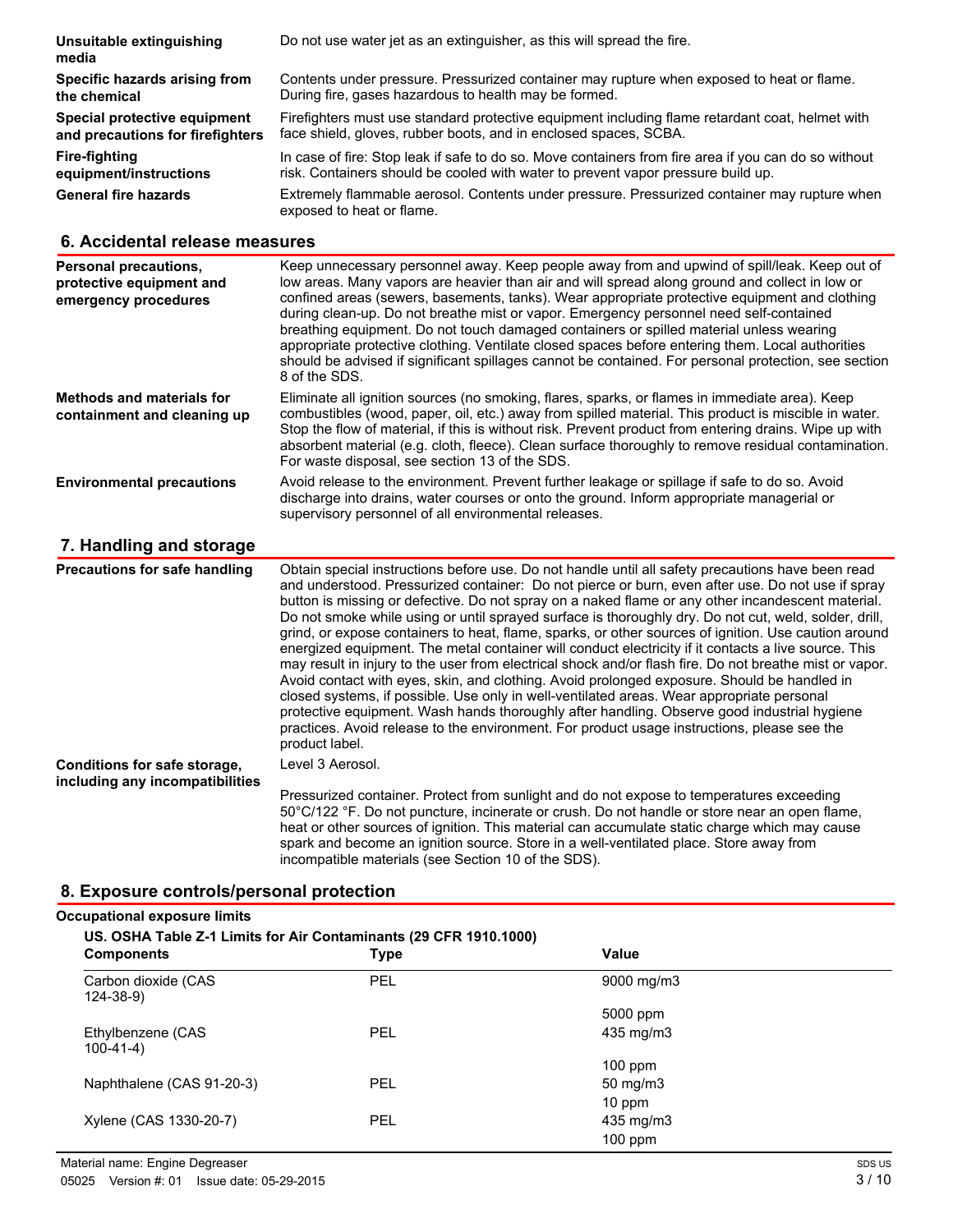# **US. ACGIH Threshold Limit Values**

| <b>Components</b>                           | <b>Type</b> | Value       | Form                             |
|---------------------------------------------|-------------|-------------|----------------------------------|
| Carbon dioxide (CAS<br>124-38-9)            | <b>STEL</b> | 30000 ppm   |                                  |
|                                             | <b>TWA</b>  | 5000 ppm    |                                  |
| Diesel Fuel No. 2 (CAS<br>68476-34-6)       | <b>TWA</b>  | 100 mg/m3   | Inhalable fraction and<br>vapor. |
| Ethylbenzene (CAS<br>$100-41-4)$            | <b>TWA</b>  | 20 ppm      |                                  |
| Naphthalene (CAS 91-20-3)                   | <b>TWA</b>  | 10 ppm      |                                  |
| Xylene (CAS 1330-20-7)                      | <b>STEL</b> | $150$ ppm   |                                  |
|                                             | <b>TWA</b>  | 100 ppm     |                                  |
| US. NIOSH: Pocket Guide to Chemical Hazards |             |             |                                  |
| <b>Components</b>                           | <b>Type</b> | Value       |                                  |
| Carbon dioxide (CAS<br>$124 - 38 - 9$       | <b>STEL</b> | 54000 mg/m3 |                                  |
|                                             |             | 30000 ppm   |                                  |
|                                             | <b>TWA</b>  | 9000 mg/m3  |                                  |
|                                             |             | 5000 ppm    |                                  |
| Ethylbenzene (CAS<br>$100-41-4)$            | <b>STEL</b> | 545 mg/m3   |                                  |
|                                             |             | $125$ ppm   |                                  |
|                                             | <b>TWA</b>  | 435 mg/m3   |                                  |
|                                             |             | 100 ppm     |                                  |
| Naphthalene (CAS 91-20-3)                   | <b>STEL</b> | 75 mg/m3    |                                  |
|                                             |             | 15 ppm      |                                  |
|                                             | <b>TWA</b>  | 50 mg/m3    |                                  |
|                                             |             | 10 ppm      |                                  |

#### **Biological limit values**

#### **ACGIH Biological Exposure Indices**

| <b>Components</b>                | Value      | <b>Determinant</b>                                        | <b>Specimen</b>        | <b>Sampling Time</b> |
|----------------------------------|------------|-----------------------------------------------------------|------------------------|----------------------|
| Ethylbenzene (CAS<br>$100-41-4)$ | $0.15$ g/g | Sum of<br>mandelic acid<br>and<br>phenylglyoxylic<br>acid | Creatinine in<br>urine | $\star$              |
| Xylene (CAS 1330-20-7)           | $1.5$ a/a  | Methylhippuric<br>acids                                   | Creatinine in<br>urine | $\star$              |

\* - For sampling details, please see the source document.

# **Exposure guidelines**

#### **US ACGIH Threshold Limit Values: Skin designation**

| Diesel Fuel No. 2 (CAS 68476-34-6) |  | Can be absorbed through the skin.                                              |
|------------------------------------|--|--------------------------------------------------------------------------------|
| Naphthalene (CAS 91-20-3)          |  | Can be absorbed through the skin.                                              |
|                                    |  | Cood general ventilation (typically 10 oir obenase nor bough abouted be used.) |

Good general ventilation (typically 10 air changes per hour) should be used. Ventilation rates should be matched to conditions. If applicable, use process enclosures, local exhaust ventilation, or other engineering controls to maintain airborne levels below recommended exposure limits. If exposure limits have not been established, maintain airborne levels to an acceptable level. Eye wash facilities and emergency shower must be available when handling this product. **Appropriate engineering controls**

#### **Individual protection measures, such as personal protective equipment**

| Eye/face protection                              | Wear safety glasses with side shields (or goggles).                                                                                                                                                                                                                                                                                         |  |  |
|--------------------------------------------------|---------------------------------------------------------------------------------------------------------------------------------------------------------------------------------------------------------------------------------------------------------------------------------------------------------------------------------------------|--|--|
| <b>Skin protection</b><br><b>Hand protection</b> | Wear protective gloves such as: Nitrile. Neoprene. Polyvinyl chloride (PVC).                                                                                                                                                                                                                                                                |  |  |
| <b>Other</b>                                     | Wear appropriate chemical resistant clothing.                                                                                                                                                                                                                                                                                               |  |  |
| <b>Respiratory protection</b>                    | If engineering controls are not feasible or if exposure exceeds the applicable exposure limits, use a<br>NIOSH-approved cartridge respirator with an organic vapor cartridge. Use a self-contained<br>breathing apparatus in confined spaces and for emergencies. Air monitoring is needed to<br>determine actual employee exposure levels. |  |  |
| Thermal hazards                                  | Wear appropriate thermal protective clothing, when necessary.                                                                                                                                                                                                                                                                               |  |  |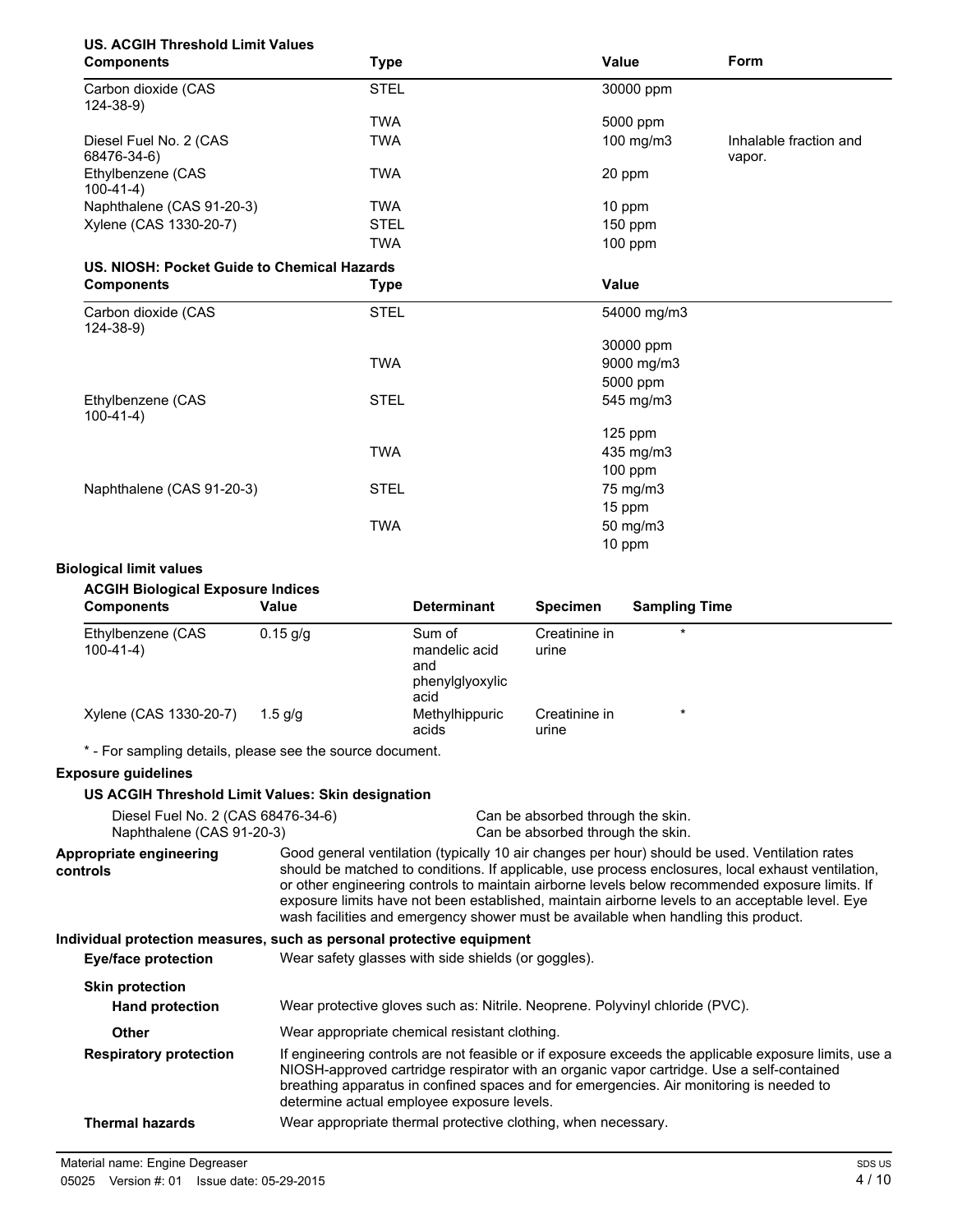When using do not smoke. Always observe good personal hygiene measures, such as washing after handling the material and before eating, drinking, and/or smoking. Routinely wash work clothing and protective equipment to remove contaminants.

# **9. Physical and chemical properties**

| Appearance                                        |                                 |  |
|---------------------------------------------------|---------------------------------|--|
| <b>Physical state</b>                             | Liquid.                         |  |
| Form                                              | Aerosol.                        |  |
| Color                                             | Light amber.                    |  |
| Odor                                              | Petroleum.                      |  |
| <b>Odor threshold</b>                             | Not available.                  |  |
| рH                                                | Not available.                  |  |
| Melting point/freezing point                      | -52.6 °F (-47 °C) estimated     |  |
| Initial boiling point and boiling<br>range        | 278.6 °F (137 °C) estimated     |  |
| <b>Flash point</b>                                | 115 °F (46.1 °C) Tag Closed Cup |  |
| <b>Evaporation rate</b>                           | Slow.                           |  |
| Flammability (solid, gas)                         | Not available.                  |  |
| Upper/lower flammability or explosive limits      |                                 |  |
| <b>Flammability limit - lower</b><br>(%)          | 0.6 % estimated                 |  |
| <b>Flammability limit - upper</b><br>(%)          | 7.5 % estimated                 |  |
| Vapor pressure                                    | 1599 hPa estimated              |  |
| <b>Vapor density</b>                              | $> 1$ (air = 1)                 |  |
| <b>Relative density</b>                           | 0.85 estimated                  |  |
| Solubility (water)                                | Emulsifiable.                   |  |
| <b>Partition coefficient</b><br>(n-octanol/water) | Not available.                  |  |
| <b>Auto-ignition temperature</b>                  | 494 °F (256.7 °C) estimated     |  |
| <b>Decomposition temperature</b>                  | Not available.                  |  |
| <b>Viscosity (kinematic)</b>                      | Not available.                  |  |
| <b>Percent volatile</b>                           | 97.2 % estimated                |  |
|                                                   |                                 |  |

# **10. Stability and reactivity**

| <b>Reactivity</b>                            | The product is stable and non-reactive under normal conditions of use, storage and transport. |
|----------------------------------------------|-----------------------------------------------------------------------------------------------|
| <b>Chemical stability</b>                    | Material is stable under normal conditions.                                                   |
| <b>Possibility of hazardous</b><br>reactions | No dangerous reaction known under conditions of normal use.                                   |
| <b>Conditions to avoid</b>                   | Heat, flames and sparks. Contact with incompatible materials.                                 |
| Incompatible materials                       | Strong acids. Strong oxidizing agents. Halogens.                                              |
| <b>Hazardous decomposition</b><br>products   | Carbon oxides. Hydrocarbon fumes and smoke.                                                   |

# **11. Toxicological information**

| Information on likely routes of exposure |                                                                                                                                                                                                        |
|------------------------------------------|--------------------------------------------------------------------------------------------------------------------------------------------------------------------------------------------------------|
| <b>Inhalation</b>                        | May cause damage to organs through prolonged or repeated exposure by inhalation. May cause<br>drowsiness and dizziness. Headache. Nausea, vomiting. May cause irritation to the respiratory<br>system. |
| <b>Skin contact</b>                      | Causes skin irritation.                                                                                                                                                                                |
| Eye contact                              | Causes serious eye irritation.                                                                                                                                                                         |
| Ingestion                                | Droplets of the product aspirated into the lungs through ingestion or vomiting may cause a serious<br>chemical pneumonia.                                                                              |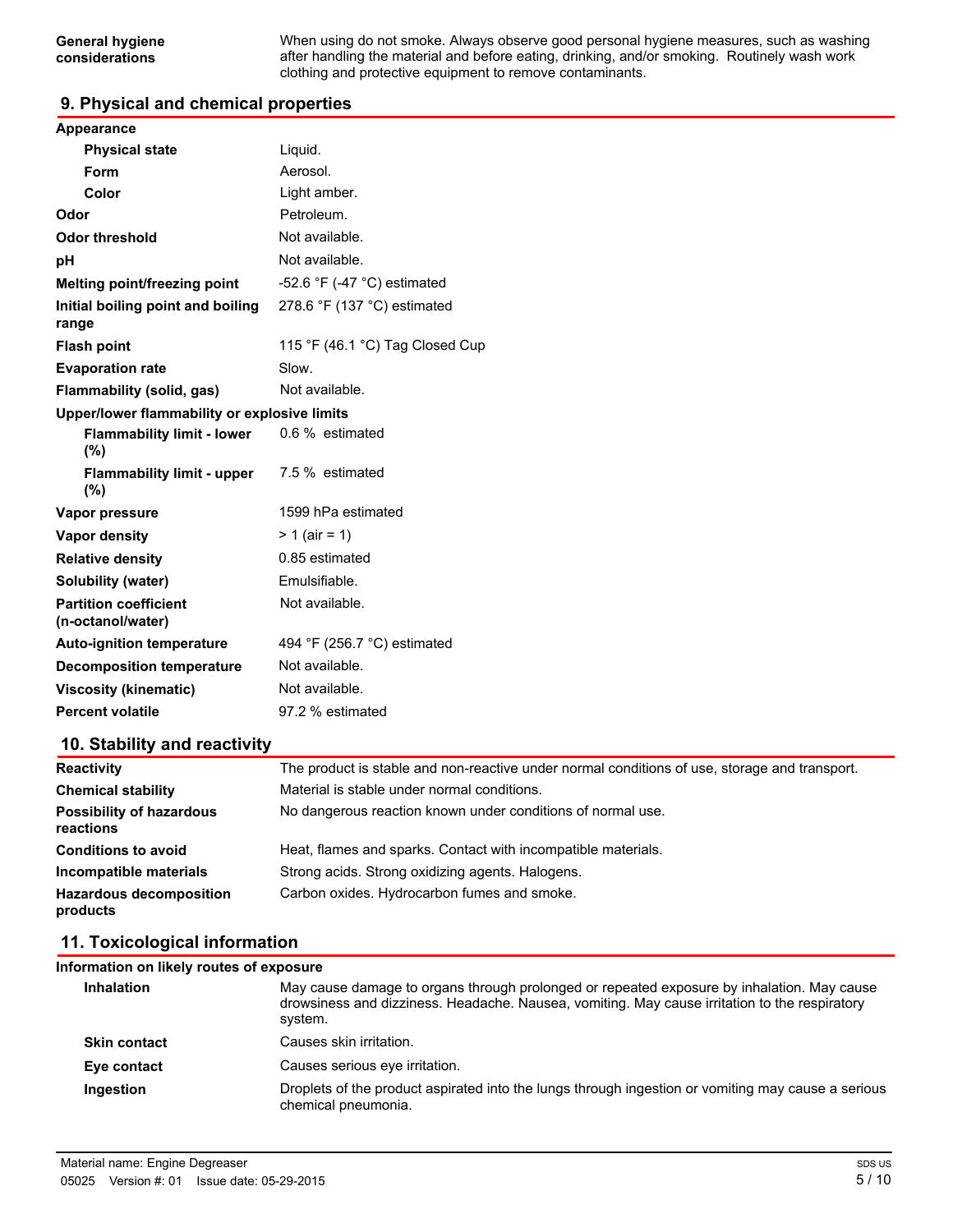Headache. May cause drowsiness and dizziness. Nausea, vomiting. Aspiration may cause pulmonary edema and pneumonitis. Severe eye irritation. Symptoms may include stinging, tearing, redness, swelling, and blurred vision. May cause respiratory irritation. Skin irritation. May cause redness and pain.

#### **Information on toxicological effects**

**Acute toxicity** May be fatal if swallowed and enters airways. Narcotic effects. May cause respiratory irritation.

| <b>Product</b>                                        | <b>Species</b>                                                                                                                                                   |  | <b>Test Results</b>                                 |
|-------------------------------------------------------|------------------------------------------------------------------------------------------------------------------------------------------------------------------|--|-----------------------------------------------------|
| Engine Degreaser                                      |                                                                                                                                                                  |  |                                                     |
| <b>Acute</b>                                          |                                                                                                                                                                  |  |                                                     |
| <b>Dermal</b>                                         |                                                                                                                                                                  |  |                                                     |
| LD50                                                  | Rabbit                                                                                                                                                           |  | 2101 mg/kg estimated                                |
| <b>Inhalation</b>                                     |                                                                                                                                                                  |  |                                                     |
| <b>LC50</b>                                           | Rat                                                                                                                                                              |  | 42863 ppm, 4 hours estimated                        |
|                                                       |                                                                                                                                                                  |  | 174 mg/l estimated                                  |
| Oral                                                  |                                                                                                                                                                  |  |                                                     |
| LD50                                                  | Rat                                                                                                                                                              |  | 4597 mg/kg estimated                                |
|                                                       | * Estimates for product may be based on additional component data not shown.                                                                                     |  |                                                     |
| <b>Skin corrosion/irritation</b>                      | Causes skin irritation.                                                                                                                                          |  |                                                     |
| Serious eye damage/eye<br>irritation                  | Causes serious eye irritation.                                                                                                                                   |  |                                                     |
| <b>Respiratory sensitization</b>                      | Not a respiratory sensitizer.                                                                                                                                    |  |                                                     |
| <b>Skin sensitization</b>                             | This product is not expected to cause skin sensitization.                                                                                                        |  |                                                     |
| Germ cell mutagenicity                                | Suspected of causing genetic defects.                                                                                                                            |  |                                                     |
| Carcinogenicity                                       | Suspected of causing cancer.                                                                                                                                     |  |                                                     |
|                                                       | IARC Monographs. Overall Evaluation of Carcinogenicity                                                                                                           |  |                                                     |
| Diesel Fuel No. 2 (CAS 68476-34-6)                    |                                                                                                                                                                  |  | 3 Not classifiable as to carcinogenicity to humans. |
| Ethylbenzene (CAS 100-41-4)<br>Xylene (CAS 1330-20-7) | 2B Possibly carcinogenic to humans.<br>3 Not classifiable as to carcinogenicity to humans.                                                                       |  |                                                     |
| <b>Reproductive toxicity</b>                          | Components in this product have been shown to cause birth defects and reproductive disorders in<br>laboratory animals.                                           |  |                                                     |
| Specific target organ toxicity -<br>single exposure   | May cause respiratory irritation. May cause drowsiness and dizziness.                                                                                            |  |                                                     |
| Specific target organ toxicity -<br>repeated exposure | May cause damage to organs (ears) through prolonged or repeated exposure by inhalation.                                                                          |  |                                                     |
| <b>Aspiration hazard</b>                              | May be fatal if swallowed and enters airways. If aspirated into lungs during swallowing or vomiting,<br>may cause chemical pneumonia, pulmonary injury or death. |  |                                                     |
| <b>Chronic effects</b>                                | May cause damage to organs through prolonged or repeated exposure. Prolonged inhalation may<br>be harmful. Prolonged exposure may cause chronic effects.         |  |                                                     |

# **12. Ecological information**

| <b>Ecotoxicity</b>                 |                  | Harmful to aquatic life with long lasting effects.     |                                  |
|------------------------------------|------------------|--------------------------------------------------------|----------------------------------|
| <b>Product</b>                     |                  | <b>Species</b>                                         | <b>Test Results</b>              |
| <b>Engine Degreaser</b>            |                  |                                                        |                                  |
| <b>Aquatic</b>                     |                  |                                                        |                                  |
| Acute                              |                  |                                                        |                                  |
| Crustacea                          | EC <sub>50</sub> | Daphnia                                                | 1.9622 mg/l, 48 hours estimated  |
| Fish                               | LC50             | Fish                                                   | 35.5072 mg/l, 96 hours estimated |
| <b>Components</b>                  |                  | <b>Species</b>                                         | <b>Test Results</b>              |
| Diesel Fuel No. 2 (CAS 68476-34-6) |                  |                                                        |                                  |
| <b>Aquatic</b>                     |                  |                                                        |                                  |
| Acute                              |                  |                                                        |                                  |
| Fish                               | LC50             | Fathead minnow (Pimephales promelas) 35 mg/l, 96 hours |                                  |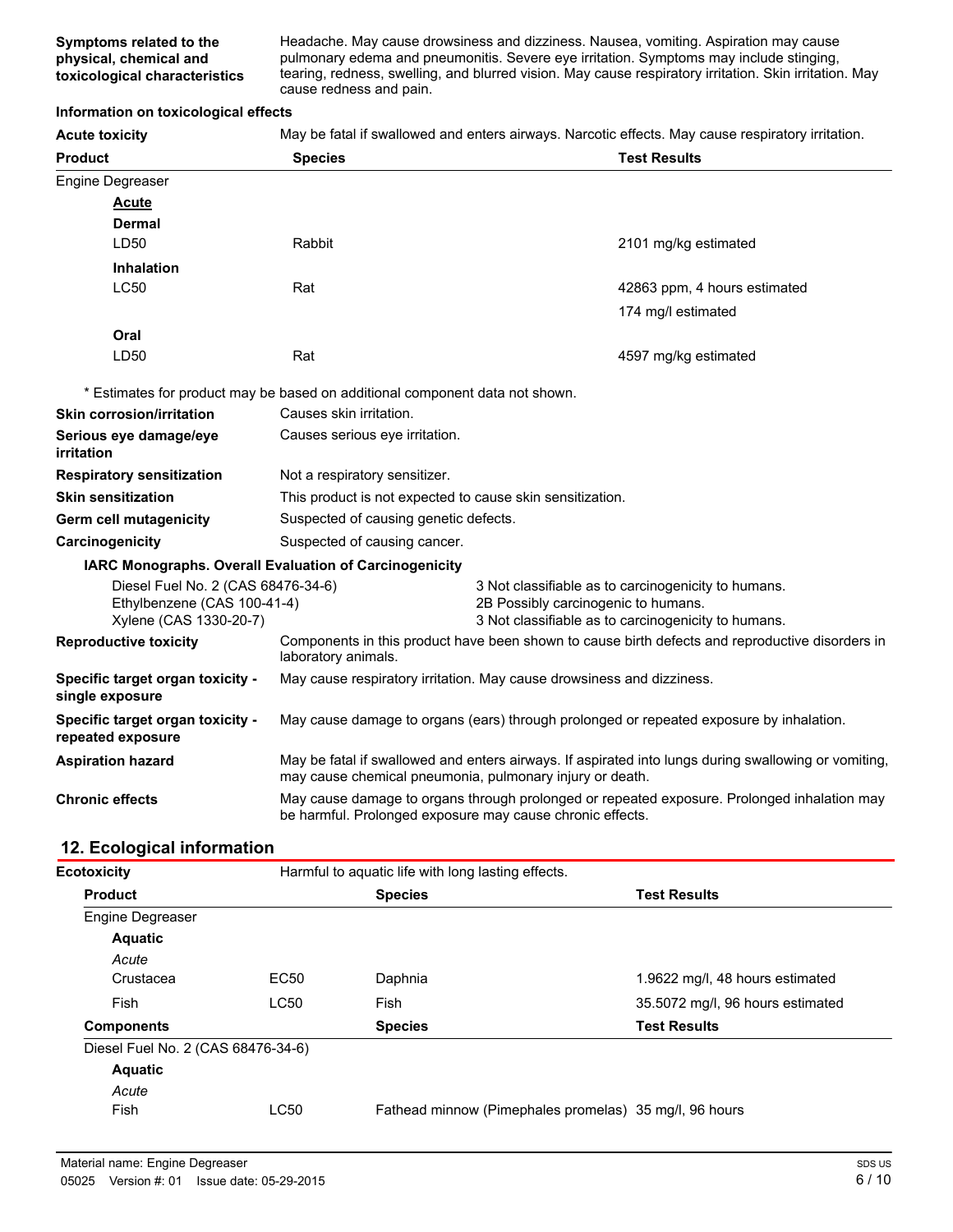| <b>Components</b>                                   |                    | <b>Species</b>                                                                                                                                                                                 | <b>Test Results</b>       |
|-----------------------------------------------------|--------------------|------------------------------------------------------------------------------------------------------------------------------------------------------------------------------------------------|---------------------------|
| Ethoxylated nonylphenol, branched (CAS 68412-54-4)  |                    |                                                                                                                                                                                                |                           |
| <b>Aquatic</b>                                      |                    |                                                                                                                                                                                                |                           |
| Acute                                               |                    |                                                                                                                                                                                                |                           |
| Fish                                                | <b>LC50</b>        | Bluegill (Lepomis macrochirus)                                                                                                                                                                 | > 10 mg/l, 96 hours       |
| Ethylbenzene (CAS 100-41-4)                         |                    |                                                                                                                                                                                                |                           |
| <b>Aquatic</b>                                      |                    |                                                                                                                                                                                                |                           |
| Acute                                               |                    |                                                                                                                                                                                                |                           |
| Crustacea                                           | EC50               | Water flea (Daphnia magna)                                                                                                                                                                     | 2.1 mg/l, 48 hours        |
| Fish                                                | <b>LC50</b>        | Fathead minnow (Pimephales promelas) 12.1 mg/l, 96 hours                                                                                                                                       |                           |
| Naphthalene (CAS 91-20-3)                           |                    |                                                                                                                                                                                                |                           |
| <b>Aquatic</b>                                      |                    |                                                                                                                                                                                                |                           |
| Acute                                               |                    |                                                                                                                                                                                                |                           |
| Crustacea                                           | EC50               | Water flea (Daphnia magna)                                                                                                                                                                     | 1.09 - 3.4 mg/l, 48 hours |
| Fish                                                | <b>LC50</b>        | Rainbow trout, donaldson trout<br>(Oncorhynchus mykiss)                                                                                                                                        | 1.6 mg/l, 96 hours        |
| Xylene (CAS 1330-20-7)                              |                    |                                                                                                                                                                                                |                           |
| <b>Aquatic</b>                                      |                    |                                                                                                                                                                                                |                           |
| Fish                                                | <b>LC50</b>        | Rainbow trout, donaldson trout<br>(Oncorhynchus mykiss)                                                                                                                                        | 9.5 - 19.2 mg/l, 96 hours |
|                                                     |                    | * Estimates for product may be based on additional component data not shown.                                                                                                                   |                           |
| Persistence and degradability                       |                    | No data is available on the degradability of this product.                                                                                                                                     |                           |
| <b>Bioaccumulative potential</b>                    |                    |                                                                                                                                                                                                |                           |
| Partition coefficient n-octanol / water (log Kow)   |                    |                                                                                                                                                                                                |                           |
| Ethylbenzene                                        |                    | 3.15                                                                                                                                                                                           |                           |
| Naphthalene                                         |                    | 3.3                                                                                                                                                                                            |                           |
| Xylene<br><b>Bioconcentration factor (BCF)</b>      |                    | $3.12 - 3.2$                                                                                                                                                                                   |                           |
| Xylene                                              |                    | 15                                                                                                                                                                                             |                           |
| <b>Mobility in soil</b>                             | No data available. |                                                                                                                                                                                                |                           |
| Other adverse effects                               |                    | No other adverse environmental effects (e.g. ozone depletion, photochemical ozone creation<br>potential, endocrine disruption, global warming potential) are expected from this component.     |                           |
| 13. Disposal considerations                         |                    |                                                                                                                                                                                                |                           |
| Disposal of waste from<br>rociduon Lunuond nroduoto |                    | If discarded, this product is considered a RCRA ignitable waste, D001. Collect and reclaim or<br>diennee in sealed containers at licensed waste disposal site. Contents under pressure. Do not |                           |

| residues / unused products | dispose in sealed containers at licensed waste disposal site. Contents under pressure. Do not<br>puncture, incinerate or crush. Do not allow this material to drain into sewers/water supplies. Do not<br>contaminate ponds, waterways or ditches with chemical or used container. Dispose in accordance<br>with all applicable regulations. |
|----------------------------|----------------------------------------------------------------------------------------------------------------------------------------------------------------------------------------------------------------------------------------------------------------------------------------------------------------------------------------------|
| Hazardous waste code       | D001: Waste Flammable material with a flash point <140 F                                                                                                                                                                                                                                                                                     |
| Contaminated packaging     | Since emptied containers may retain product residue, follow label warnings even after container is<br>emptied. Empty containers should be taken to an approved waste handling site for recycling or<br>disposal.                                                                                                                             |

# **14. Transport information**

| <b>DOT</b>                  |                                                                                                      |
|-----------------------------|------------------------------------------------------------------------------------------------------|
| UN number                   | UN1950                                                                                               |
| UN proper shipping name     | Aerosols, flammable, Limited Quantity                                                                |
| Transport hazard class(es)  |                                                                                                      |
| <b>Class</b>                | 2.1                                                                                                  |
| <b>Subsidiary risk</b>      | $\overline{\phantom{0}}$                                                                             |
| Label(s)                    | 2.1                                                                                                  |
| Packing group               | Not applicable.                                                                                      |
|                             | Special precautions for user Read safety instructions, SDS and emergency procedures before handling. |
| <b>Special provisions</b>   | N82                                                                                                  |
| <b>Packaging exceptions</b> | 306                                                                                                  |
|                             |                                                                                                      |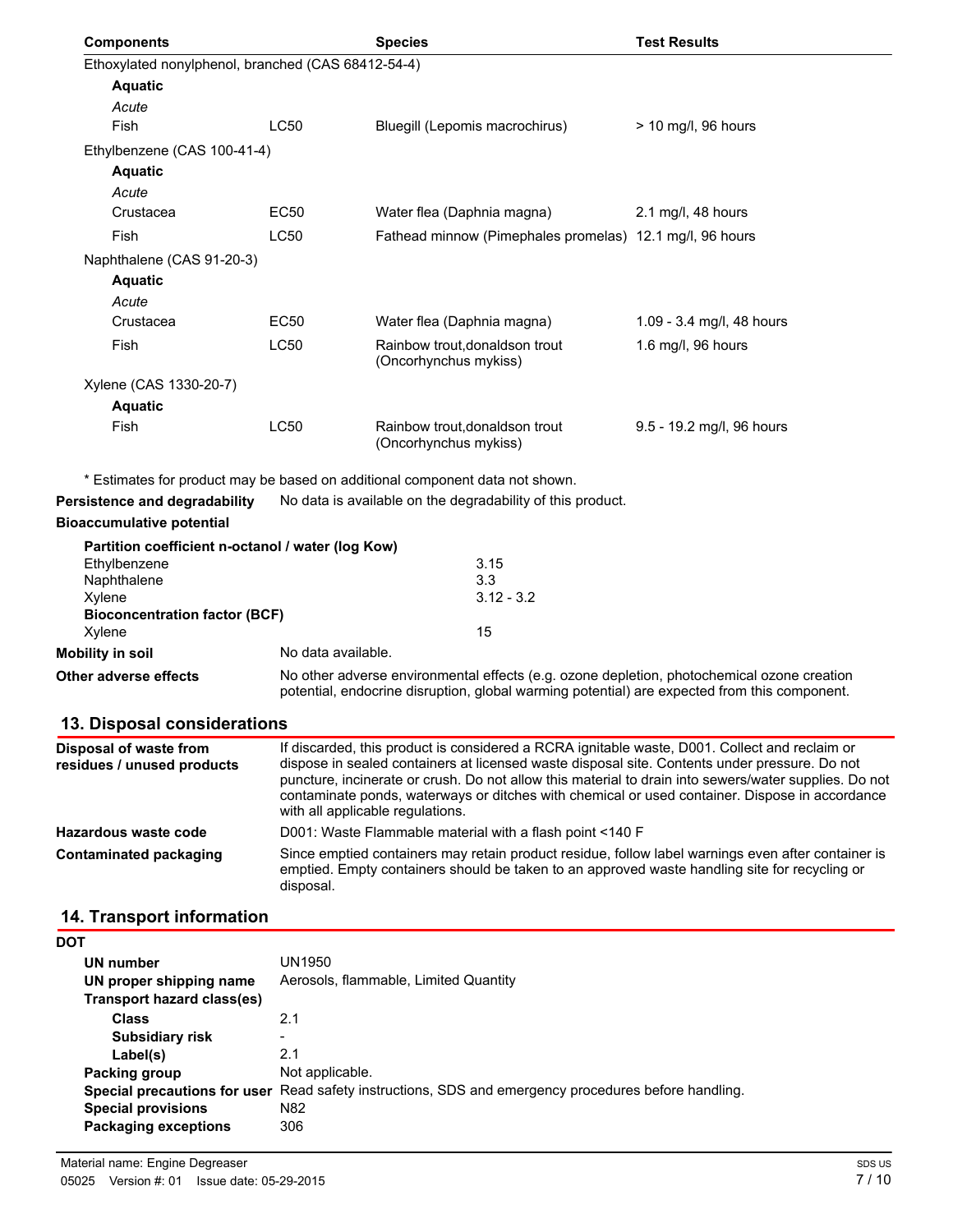| Packaging non bulk                |                     | None                                                               |                                                                                                      |  |
|-----------------------------------|---------------------|--------------------------------------------------------------------|------------------------------------------------------------------------------------------------------|--|
| Packaging bulk                    |                     | None                                                               |                                                                                                      |  |
| <b>IATA</b>                       |                     |                                                                    |                                                                                                      |  |
| <b>UN number</b>                  |                     | <b>UN1950</b>                                                      |                                                                                                      |  |
| UN proper shipping name           |                     | Aerosols, flammable, Limited Quantity                              |                                                                                                      |  |
| <b>Transport hazard class(es)</b> |                     |                                                                    |                                                                                                      |  |
| <b>Class</b>                      |                     | 2.1                                                                |                                                                                                      |  |
| <b>Subsidiary risk</b>            |                     |                                                                    |                                                                                                      |  |
| <b>Packing group</b>              |                     | Not applicable.                                                    |                                                                                                      |  |
| <b>Environmental hazards</b>      |                     | No.                                                                |                                                                                                      |  |
| <b>ERG Code</b>                   |                     | 101                                                                |                                                                                                      |  |
| <b>Other information</b>          |                     |                                                                    | Special precautions for user Read safety instructions, SDS and emergency procedures before handling. |  |
| aircraft                          | Passenger and cargo | Allowed.                                                           |                                                                                                      |  |
| <b>Cargo aircraft only</b>        |                     | Allowed.                                                           |                                                                                                      |  |
| <b>IMDG</b>                       |                     |                                                                    |                                                                                                      |  |
| <b>UN number</b>                  |                     | <b>UN1950</b>                                                      |                                                                                                      |  |
| UN proper shipping name           |                     | AEROSOLS, LIMITED QUANTITY                                         |                                                                                                      |  |
| <b>Transport hazard class(es)</b> |                     |                                                                    |                                                                                                      |  |
| <b>Class</b>                      |                     | $\overline{2}$                                                     |                                                                                                      |  |
| <b>Subsidiary risk</b>            |                     |                                                                    |                                                                                                      |  |
| Packing group                     |                     | Not applicable.                                                    |                                                                                                      |  |
| <b>Environmental hazards</b>      |                     |                                                                    |                                                                                                      |  |
| <b>Marine pollutant</b>           |                     | No.                                                                |                                                                                                      |  |
| <b>EmS</b>                        |                     | F-D, S-U                                                           |                                                                                                      |  |
|                                   |                     |                                                                    | Special precautions for user Read safety instructions, SDS and emergency procedures before handling. |  |
| 15. Regulatory information        |                     |                                                                    |                                                                                                      |  |
| <b>US federal regulations</b>     |                     | Standard, 29 CFR 1910.1200.                                        | This product is a "Hazardous Chemical" as defined by the OSHA Hazard Communication                   |  |
|                                   |                     | TSCA Section 12(b) Export Notification (40 CFR 707, Subpt. D)      |                                                                                                      |  |
| Not regulated.                    |                     |                                                                    |                                                                                                      |  |
|                                   |                     | <b>TSCA Chemical Action Plans, Chemicals of Concern</b>            |                                                                                                      |  |
|                                   |                     | Ethoxylated nonylphenol, branched (CAS 68412-54-4)                 | Nonylphenol (NP) and Nonylphenol Ethoxylates (NPEs) Action<br>Plan                                   |  |
|                                   |                     | US. OSHA Specifically Regulated Substances (29 CFR 1910.1001-1050) |                                                                                                      |  |

Not listed.

**SARA 304 Emergency release notification**

Not regulated.

**US EPCRA (SARA Title III) Section 313 - Toxic Chemical: Listed substance**

Ethylbenzene (CAS 100-41-4) Xylene (CAS 1330-20-7)

#### **CERCLA Hazardous Substance List (40 CFR 302.4)**

| Ethylbenzene (CAS 100-41-4)<br>Xylene (CAS 1330-20-7)<br>CERCLA Hazardous Substances: Reportable quantity | Listed.<br>Listed. |
|-----------------------------------------------------------------------------------------------------------|--------------------|
| Ethylbenzene (CAS 100-41-4)                                                                               | 1000 LBS           |
| Xylene (CAS 1330-20-7)                                                                                    | 100 LBS            |

Spills or releases resulting in the loss of any ingredient at or above its RQ require immediate notification to the National Response Center (800-424-8802) and to your Local Emergency Planning Committee.

# **Clean Air Act (CAA) Section 112 Hazardous Air Pollutants (HAPs) List**

Ethylbenzene (CAS 100-41-4) Xylene (CAS 1330-20-7)

#### **Clean Air Act (CAA) Section 112(r) Accidental Release Prevention (40 CFR 68.130)**

Not regulated.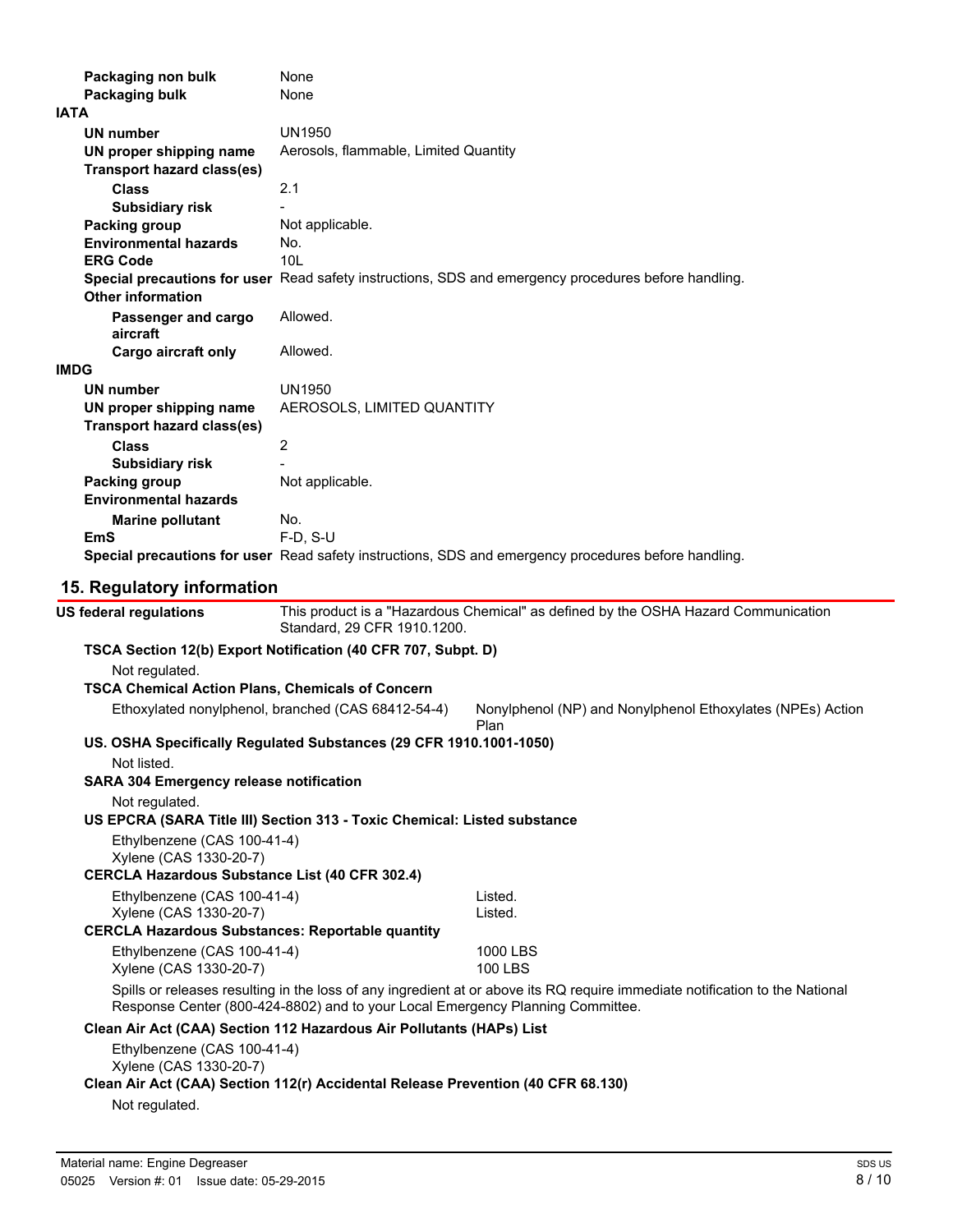| <b>Safe Drinking Water Act</b><br>(SDWA)            | Not regulated. |
|-----------------------------------------------------|----------------|
| <b>Food and Drug</b><br><b>Administration (FDA)</b> | Not regulated. |

# **Superfund Amendments and Reauthorization Act of 1986 (SARA)**

| <b>Section 311/312</b><br><b>Hazard categories</b> | Immediate Hazard - Yes<br>Delayed Hazard - Yes<br>Fire Hazard - Yes<br>Pressure Hazard - Yes<br>Reactivity Hazard - No |
|----------------------------------------------------|------------------------------------------------------------------------------------------------------------------------|
| <b>SARA 302 Extremely</b><br>hazardous substance   | N٥                                                                                                                     |

# **US state regulations**

- **US. California. Candidate Chemicals List. Safer Consumer Products Regulations (Cal. Code Regs, tit. 22, 69502.3, subd.**
- **(a))**

Diesel Fuel No. 2 (CAS 68476-34-6) Ethylbenzene (CAS 100-41-4) Naphthalene (CAS 91-20-3) Xylene (CAS 1330-20-7)

**US. California Controlled Substances. CA Department of Justice (California Health and Safety Code Section 11100)** Not listed.

# **US. New Jersey Worker and Community Right-to-Know Act**

Carbon dioxide (CAS 124-38-9) Diesel Fuel No. 2 (CAS 68476-34-6) Ethylbenzene (CAS 100-41-4) Xylene (CAS 1330-20-7) Naphthalene (CAS 91-20-3)

#### **US. Massachusetts RTK - Substance List**

Carbon dioxide (CAS 124-38-9) Ethylbenzene (CAS 100-41-4) Xylene (CAS 1330-20-7)

#### **US. Pennsylvania Worker and Community Right-to-Know Law**

Ethylbenzene (CAS 100-41-4) Xylene (CAS 1330-20-7) Naphthalene (CAS 91-20-3) Carbon dioxide (CAS 124-38-9) Diesel Fuel No. 2 (CAS 68476-34-6)

#### **US. Rhode Island RTK**

Ethylbenzene (CAS 100-41-4) Xylene (CAS 1330-20-7)

# **US. California Proposition 65**

WARNING: This product contains a chemical known to the State of California to cause cancer and birth defects or other reproductive harm.

# **US - California Proposition 65 - CRT: Listed date/Carcinogenic substance**

| 1,4-Dioxane (CAS 123-91-1)                                                  | Listed: January 1, 1988   |
|-----------------------------------------------------------------------------|---------------------------|
| Ethylbenzene (CAS 100-41-4)                                                 | Listed: June 11, 2004     |
| Ethylene oxide (CAS 75-21-8)                                                | Listed: July 1, 1987      |
| Naphthalene (CAS 91-20-3)                                                   | Listed: April 19, 2002    |
| US - California Proposition 65 - CRT: Listed date/Developmental toxin       |                           |
| Ethylene oxide (CAS 75-21-8)                                                | Listed: August 7, 2009    |
| US - California Proposition 65 - CRT: Listed date/Female reproductive toxin |                           |
| Ethylene oxide (CAS 75-21-8)                                                | Listed: February 27, 1987 |
| US - California Proposition 65 - CRT: Listed date/Male reproductive toxin   |                           |
| Ethylene oxide (CAS 75-21-8)                                                | Listed: August 7, 2009    |
| Volatile organic compounds (VOC) regulations                                |                           |
| <b>EPA</b>                                                                  |                           |
| $\mathbf{17.60}$ $\mathbf{17.700}$ $\mathbf{17.700}$                        |                           |

**VOC content (40 CFR 51.100(s))** 51.2 % **Consumer products** Compliant **(40 CFR 59, Subpt. C)**